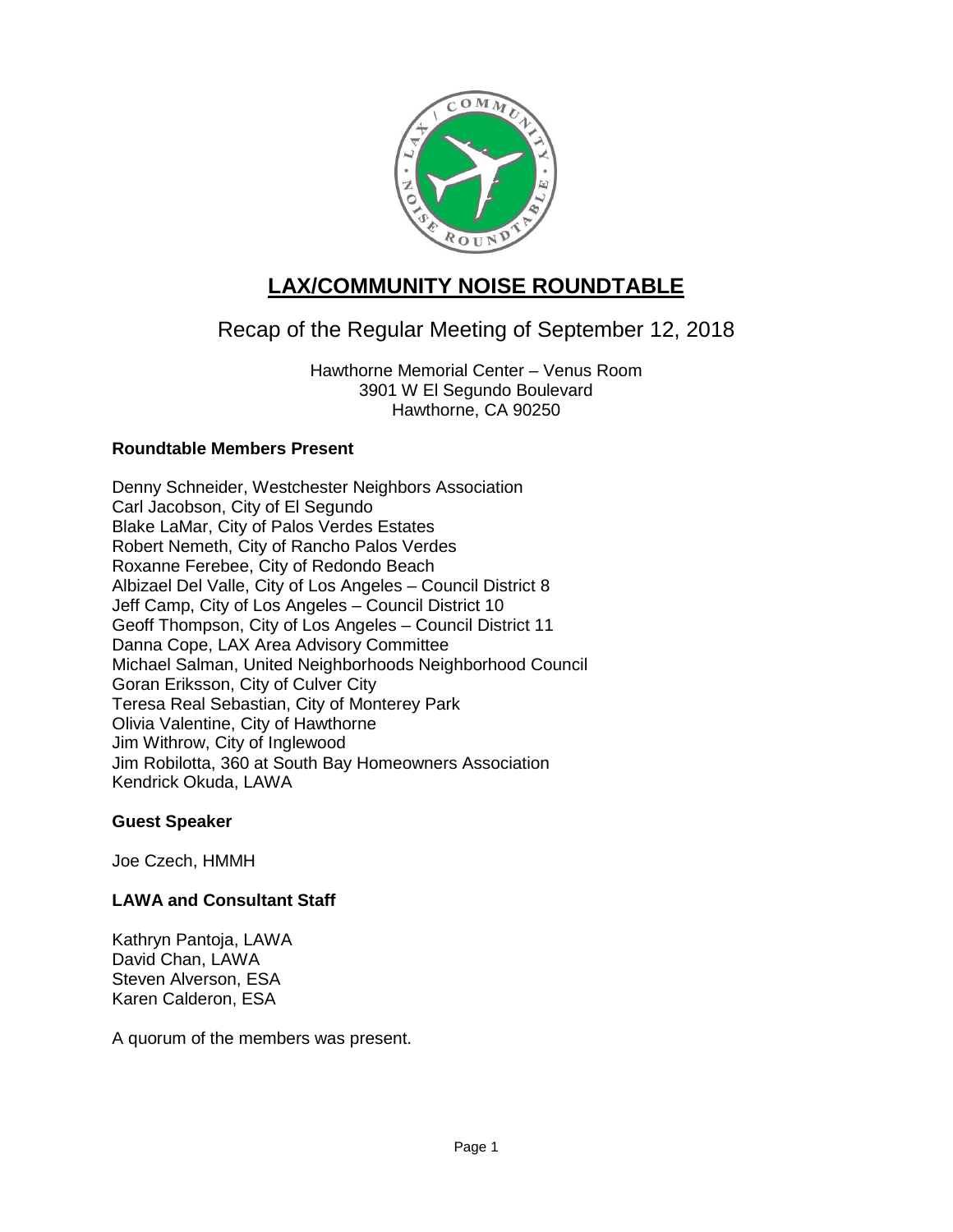#### **1. Welcome/Review of the Meeting Format**

Roundtable Facilitator Steve Alverson welcomed the members and public and indicated his role was to ensure all participants stay on topic so that the meeting stays on schedule.

#### **2. Call to Order, Pledge of Allegiance, and Identification of Those Present**

Chairman Schneider called the meeting to order. Roundtable Members said the Pledge of Allegiance and introduced themselves.

#### **3. Comments from the Public**

Chairman Schneider called for public comments with one-minute allotted for each speaker.

A representative from Huntington Beach described how residents are affected by aircraft noise due partly to the geographic location of Huntington Beach in relation to three airports.

A resident from Culver City asked for more information on how Rancho Palos Verdes managed to get flight paths adjusted for their city as announced in the previous Roundtable meeting.

A resident from Moorpark commented on the concentration of aircraft over his home due to the IRNMN waypoint and recommended aircraft fly over agricultural land instead of residences.

A representative from West Adams thanked the LAX Metroplex/Wide Area Ad Hoc Committee for their hard work.

#### **4. 360 at South Bay Community Noise Evaluation**

Mr. Czech briefed the Roundtable on the aircraft noise evaluation for the 360 South Bay Community, consistent with Work Item A15. His presentation included the objective and scope of the study, background information, and results. He noted the study's results suggest the leading factors of noise variation in the community were temperature inversions and unfavorable winds. Mr. Czech indicated that there was no correlation between the number of aircraft operations and increased noise in the 360 Community. He added that there are no feasible noise mitigation measures.

Roundtable members raised questions regarding the methodology used, including whether the study accounted for arrivals and departures, humidity, ground noise, noise frequency, and aircraft types. Mr. Czech responded that factors such as direction of flight/traffic flow pattern, humidity, and noise frequency were included in the full report, but were determined not to be significant factors and were not included in the presentation. Ground noise and cargo operations were included as part of the average noise levels. He noted that the study did not include segregate noise levels by aircraft types.

A roundtable member asked about the contract under which the work was performed and the contract value. Mr. Czech noted that HMMH, the company hired to conduct this study, is a sub-consultant to a company that has an on-call contract with LAWA. He estimated that the contract amount for this study was approximately \$50,000.

The resident from 360 at South Bay Community who helped collect data for this study, questioned averaging the noise levels over the course of the day because noise was very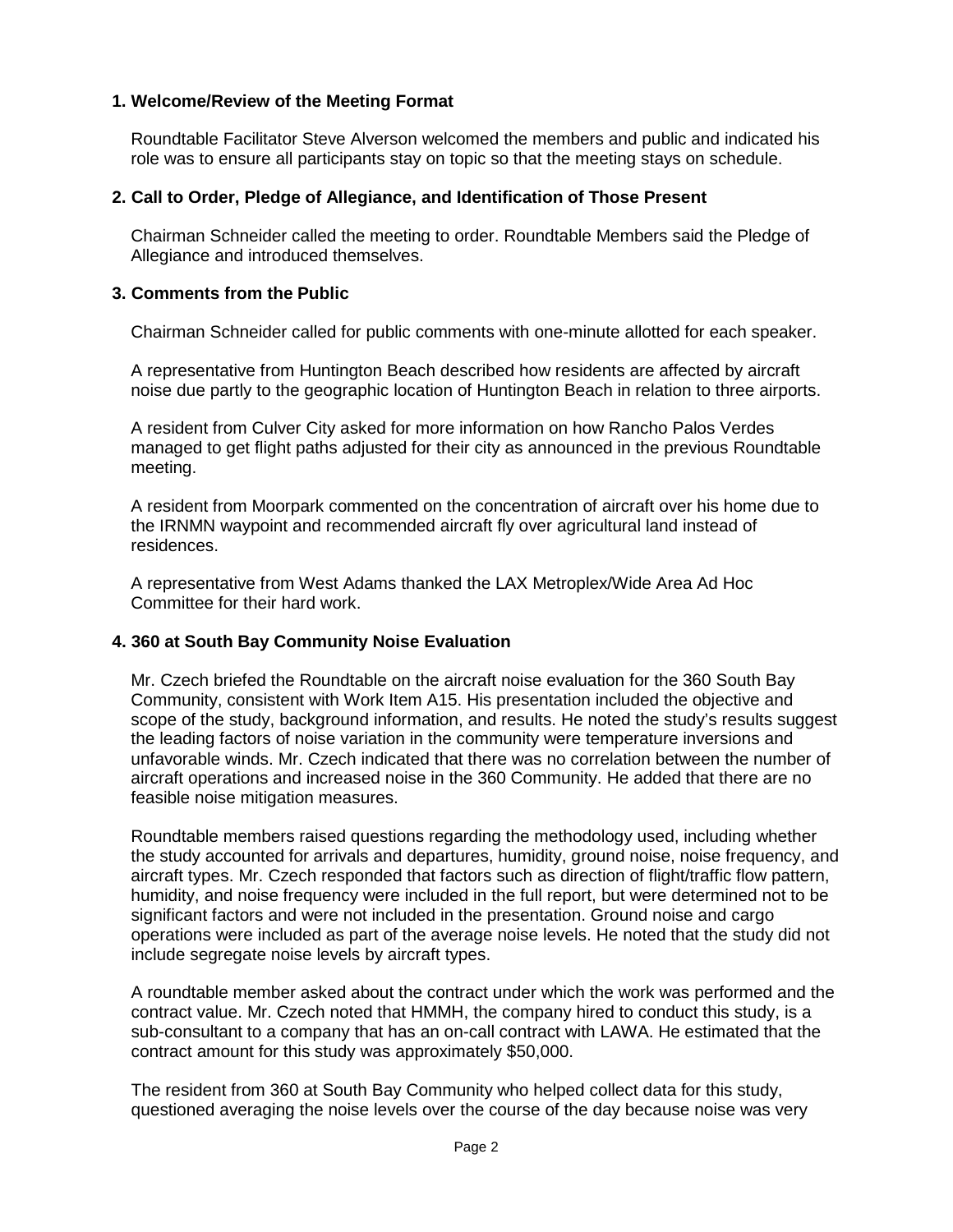high from 6 PM to midnight, while the remaining 18 hours of the day were relatively quiet. Mr. Czech explained that noise averages are logarithmic and therefore averages are weighted by the high peaks. He also noted hourly noise data is included in the forthcoming full report.

Members of the Roundtable requested that a copy of the full report for the 360 at South Bay Community Noise Evaluation be distributed to the full Roundtable membership when it becomes available.

#### **5. Report from LAX Metroplex/Wide Area Ad Hoc Committee**

The Chair of the LAX Metroplex/Wide Area Ad Hoc Committee, Geoff Thompson, briefed the Roundtable on altitude data trends for the DAHJR waypoint, the Ad Hoc Committee's meeting with the FAA on September 5, 2018, and efforts to raise altitudes of North Downwind Arrivals through charted visual flight procedures (CVFPs).

Key points of Member Thompson's presentation are as follows:

- July and August data for the DAHJR waypoint showed a slight decrease in the percentage of flights flying at or below 5,700 feet (representing the 6,000-foot minimum altitude at DAHJR with a +/- 300-foot variation).
- As of August 30, 2018, all flights are assigned at a minimum altitude level of 5,000 feet between 1 AM and 5 AM. However, after further discussions with FAA representative Michael Valencia, the FAA agreed to increase that minimum altitude level to 6,000 feet during 1 AM to 5 AM.
- The Ad Hoc Committee expressed its desire to further expand timeframe beyond 1 AM to 5 AM for altitude restrictions.
- The FAA provided the Southern California TRACON Standard Operating Procedures (SOPs) to the Ad Hoc Committee as requested previously.
- LAWA has begun the process of working with the FAA on investigating the viability of CVFPs.

#### **6. Report from By-Laws Ad Hoc Committee**

The Chair of the By-Laws Ad Hoc Committee, Carl Jacobson, informed the Roundtable that he is working on amending the bylaws to create a second Vice-Chair position as well as any other updates the members wish to see. He indicated that he will send out a draft of the proposed revision to the Bylaws to the Roundtable members for review and for a vote at the next meeting. Member Real Sebastian expressed interest to be part of the By-Laws Ad Hoc Committee.

Member Real Sebastian made a motion to continue the By-laws Ad Hoc Committee discussion to the next Roundtable meeting, which was seconded by Member LaMar and passed unanimously.

#### **7. Report from Administrative Support Ad Hoc Committee**

The Chair of the Administrative Support Ad Hoc Committee, Goran Eriksson, discussed ways in which the member cities could provide administrative support to the Roundtable's operation, such as hiring an independent consultant and providing administrative support,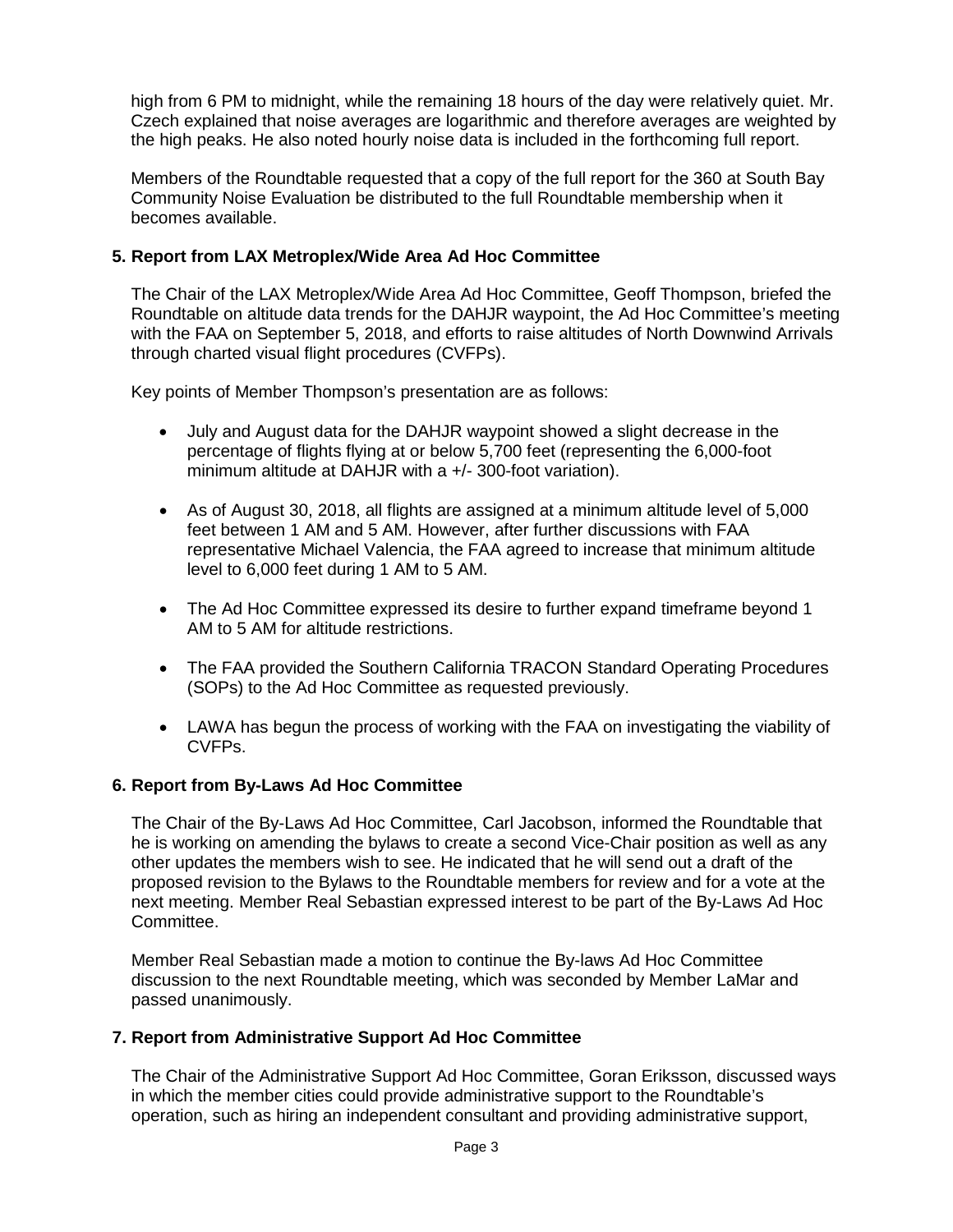web hosting, and meeting venues. He asked for participation or support from the Roundtable members. Member Eriksson noted the purpose of this Ad Hoc Committee is to develop a concrete estimate of how much money would be required for the Roundtable to obtain such services and requested participation or support from the Roundtable members. Member Salman offered to forward the FAR Part 161 contract to Chair Eriksson for reference.

#### **8. Update on LAX Noise Comment Process**

Member Okuda briefed the Roundtable on LAWA's efforts to improve the LAX noise comment process. LAWA has been working with a consultant to improve the timeliness and content of responses to public comments using available staff resources and automation tools. He noted that as of September  $1<sup>st</sup>$ , LAWA has been able to respond to new individuals within three business days and existing individuals within five business days. Actual response time for both new and repeat individuals is approximately 2 business days. He added that LAWA is also exploring the creation of a noise web portal that will integrate information relating to aircraft noise issues.

#### **9. Roundtable Member Discussion**

Chairman Schneider opened the floor for general Roundtable member discussion.

Member Salman noted a problem with sharing information, citing that a study Steve Alverson authored on ground noise had not been reviewed by the HMMH consultant prior to conducting the aircraft noise evaluation for the 360 South Bay Community. Mr. Alverson later stated that the study Mr. Salman cited was conducted over 15 years ago.

Member Salman also noted that there was a misunderstanding regarding the Metroplex Ad Hoc Committee's discussions with the FAA. He clarified the Ad Hoc Committee did not consider the 5,000-foot altitude threshold acceptable and has taken strategic steps to further increase altitudes and expand quiet hours beyond 1 AM to 5 AM. Member Salmon also informed the Roundtable members that this was his last meeting as the Roundtable representative for UNNC.

Member Valentine restated the 360 at South Bay Community concerns regarding the study's use of average versus hourly noise levels and the fact that complaint data from LAX was not included in the study. She requested this Work Program item be left open. Mr. Alverson noted that all Work Program items remain open until the Roundtable decides to close them.

Member Real Sebastian requested the TRACON SOPs be distributed to the to the full Roundtable membership. She also suggested the LAX Metroplex/Wide Area Ad Hoc Committee next logical point of focus should be the Extended Downwind Approach.

Member Eriksson provided an update about the City of Culver City vs. FAA lawsuit. Oral arguments will be presented October 18, 2018 and the deadline to submit one is September 30, 2018. He encouraged members and the public to write a letter of support to demonstrate that aircraft noise affects communities beyond Culver City.

Member Eriksson also noted the Senate version of the FAA Reauthorization Bill is being amended and that the aviation industry group has written a letter to the Senate requesting no noise amendments for the Senate Reauthorization Bill because noise impacts have dropped since the 1980s. Member Eriksson encouraged members to write to their senators, either as a group or as individuals, to request the inclusion of noise amendments. Members requested the aviation industry group letter be distributed to the full Roundtable membership.